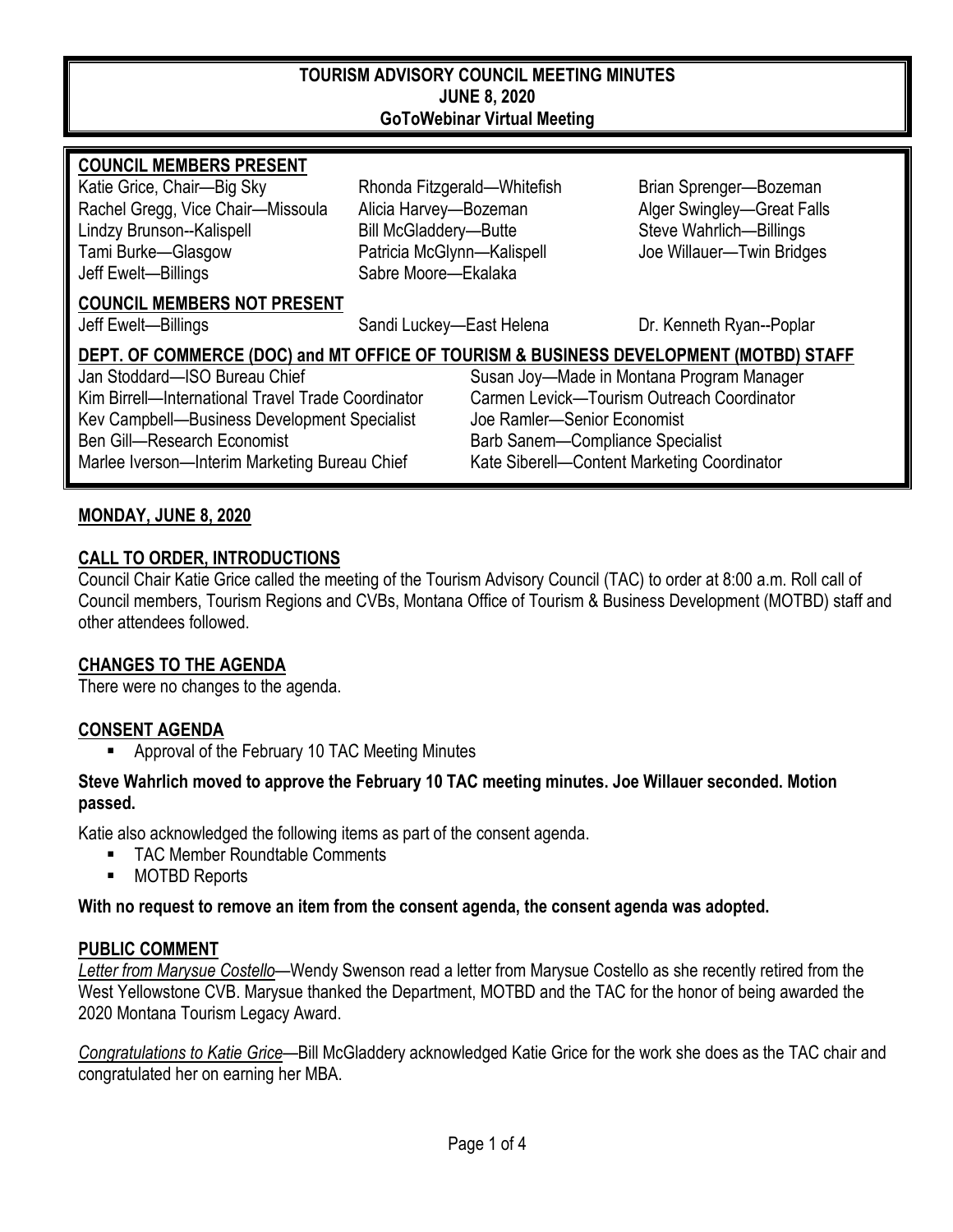# **TAC COMMITTEE REPORTS**

# **Executive Committee**—Katie Grice, Chair

Katie said that the Executive Committee is appreciative of the work everyone is doing to work better together and collaborate on both public and private levels. They also value the conversations with the Regions and CVBs surrounding best practices. She said that the hope is to create a sustainable future for all by continuing discussions, looking into resources for data and taking advantage of joint venture opportunities.

**LIVINGSTON BUSINESS IMPROVEMENT DISTRICT**—Katie asked for a motion to for the TAC to formally recognize the Livingston Business Improvement District as the Livingston CVB.

**Rhonda Fitzgerald moved to recognize the Livingston Business Improvement District as the designated Convention & Visitors Bureau for Livingston which would be consistent with the Montana Code Annotated (MCA) 15-65-101 Definitions (6)** *"Nonprofit convention and visitors bureau" means a nonprofit corporation organized under Montana law and recognized by a majority of the governing body in the city, consolidated city-county, resort area, or resort area district in which the bureau is located."* Rhonda stated that the Livingston City Council has identified the Livingston Business Improvement District (LBID) as the designee to be the CVB for Livingston. **Rhonda moved that her motion includes a stipulation that the LBID receive their formal federal non-profit status prior to July 1, 2021. Tami Burke seconded. Motion passed.** 

## **FY21 REGION/CVB MARKETING PLAN PRESENTATIONS**—Rachel Gregg, Chair

Presentations of marketing plans and budgets from the following Regions and CVBs were given. The Marketing Committee recommended final approval as submitted and/or amended.

#### *Southwest Montana*—**Joe Willauer moved to approve the recommendation of the Marketing Committee for final approval as submitted with a budget of \$320,607. Lindzy Brunson seconded. Discussion followed.**

After the motion and second was made for the Southwest Montana marketing plan approvals, Glenniss Indreland asked for clarification that with the motions and approvals would come the stipulation that the Marketing Committee has the authority to review changes in the marketing plans. Rachel Gregg said that is true and explained that there is also a change in the timeline for the marketing plan reviews and budget changes. She stated that there will be a second review later in the year as the Regions/CVBs are working with unknown budgets and collections with constantly shifting strategies due to COVID-19. The Marketing Committee will be working with the Regions and CVBs to review any changes to the marketing plans that will require major budget adjustments. Rachel commented that the Marketing Committee has authority to approve those changes on behalf of the full council, and that no action from the Council is needed at that time.

Jan Stoddard stated that an accurate number for lodging tax collections for the summer will not be known until November. Once the Department of Commerce receives that report from the Department of Revenue, the numbers will be sent to the Regions and CVBs so they can review their budgets and make and necessary changes. She reiterated that the Marketing Committee has the authority to approve and additional marketing methods as well as any changes to the bottom line on the budgets on behalf of the full Council, stating that this was a change in the Region and CVB Rules and Regulations in an effort to streamline the process. She also stated that while the Marketing Committee can review and approve these things, there will still be an update given to the full Council at the February 2021 meeting summarizing the changes that were made. The approvals today will be used for the FY21 contracts for the Regions and CVBs beginning July 1, 2020.

## **With no further discussion, motion passed.**

*Butte*—**Brian Sprenger moved to approve the recommendation of the Marketing Committee for final approval as submitted with a budget of \$202,602. Tami Burke seconded. Motion passed.**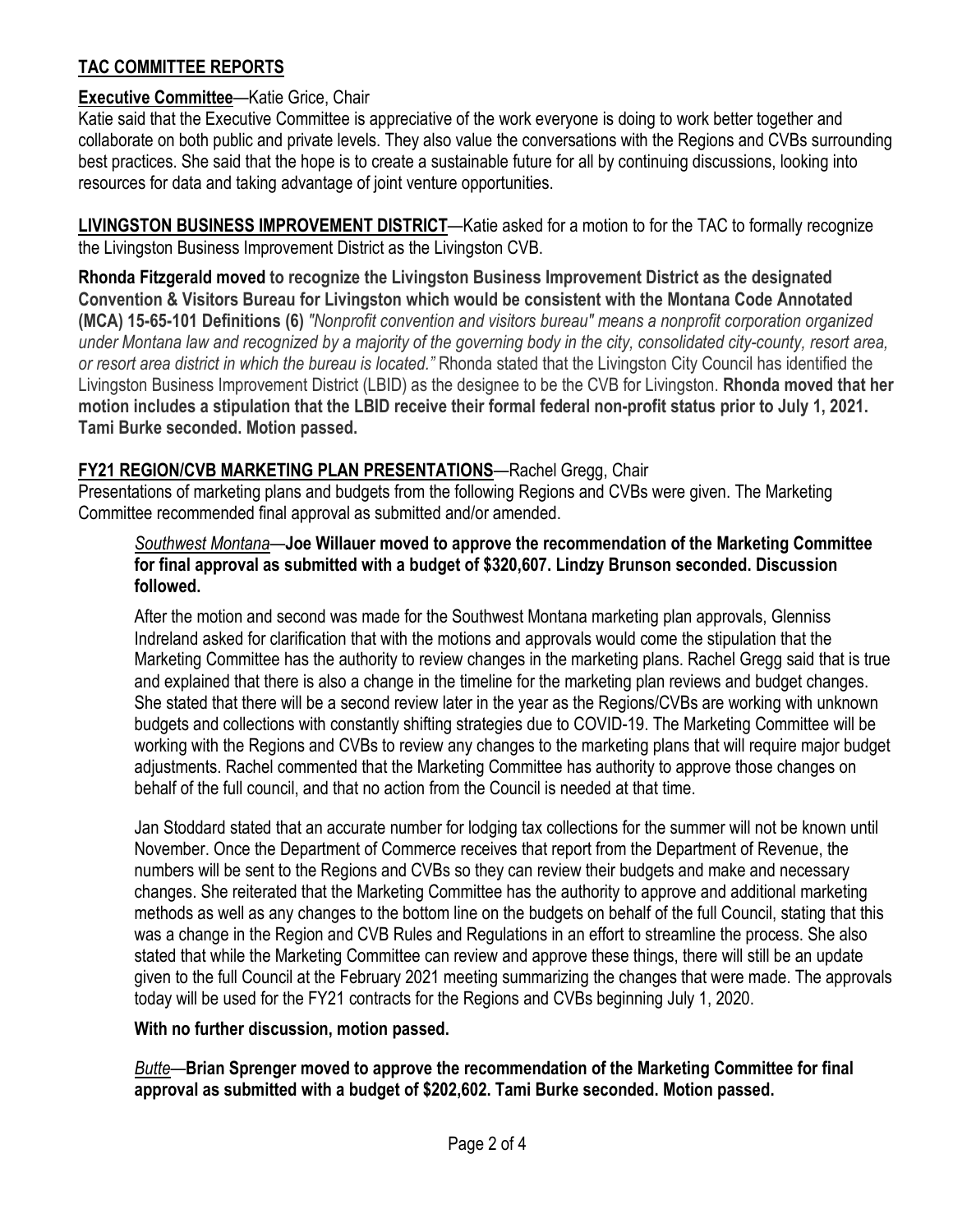*Dillon*—**Steve Wahrlich moved to approve the recommendation of the Marketing Committee for final approval as submitted with a budget of \$19,500. Joe Willauer seconded. Motion passed.** 

*Helena*—**Bill McGladdery moved to approve the recommendation of the Marketing Committee for final approval as submitted with a budget of \$100,000. Patricia McGlynn seconded. Motion passed**

*Central Montana*—**Tami Burke moved to approve the recommendation of the Marketing Committee for final approval as submitted with a budget of \$200,000. Alger Swingley seconded. Motion passed.**

*Great Falls*—**Rhonda Fitzgerald moved to approve the recommendation of the Marketing Committee for final approval as submitted with a budget of \$96,739. Katie Grice seconded. Motion passed.**

*Havre*—**Glenniss Indreland moved to approve the recommendation of the Marketing Committee for final approval as submitted with a budget of \$18,300. Bill McGladdery seconded. Motion passed.** 

*Glacier Country*—**Bill McGladdery moved to approve the recommendation of the Marketing Committee for final approval as submitted with a budget of \$2,341,000. Brian Sprenger seconded. Motion passed.** 

*Kalispell*—**Alicia Harvey moved to approve the recommendation of the Marketing Committee for final approval as submitted with a budget of \$118,000. Sabre Moore seconded. Motion passed.** 

*Destination Missoula*—**Steve Wahrlich moved to approve the recommendation of the Marketing Committee for final approval as submitted with a budget of \$343,169. Patricia McGlynn seconded. Motion passed.**

*Whitefish*— **Steve Wahrlich moved to approve the recommendation of the Marketing Committee for final approval as submitted with a budget of \$78,000. Bill McGladdery seconded. Rhonda Fitzgerald abstained. Motion passed.** 

*Missouri River Country*—**Brian Sprenger moved to approve the recommendation of the Marketing Committee for final approval as submitted with a budget of \$150,000. Rhonda Fitzgerald seconded. Motion passed.** 

*Yellowstone Country*—**Glenniss Indreland moved to approve the recommendation of the Marketing Committee for final approval as submitted with a budget of \$1,960,197. Steve Wahrlich seconded. Motion passed.** 

*Belgrade*—**Bill McGladdery moved to approve the recommendation of the Marketing Committee for final approval as submitted with a budget of \$18,320. Alger Swingley seconded. Motion passed.** 

*Visit Big Sky*—**Steve Wahrlich moved to approve the recommendation of the Marketing Committee for final approval as submitted with a budget of \$395,888. Sabre Moore seconded. Motion passed.**

*Bozeman*—**Glenniss Indreland moved to approve the recommendation of the Marketing Committee for final approval as submitted with a budget of \$200,000. Bill McGladdery seconded. Alicia Harvey abstained. Motion passed.** 

*Gardiner*—**Bill McGladdery moved to approve the recommendation of the Marketing Committee for final approval as submitted with a budget of \$45,101. Patricia McGlynn seconded. Motion passed.** 

*Livingston*—**Rhonda Fitzgerald moved to approve the recommendation of the Marketing Committee for final approval as submitted with a budget of \$17,500. Glenniss Indreland seconded. Motion passed.**